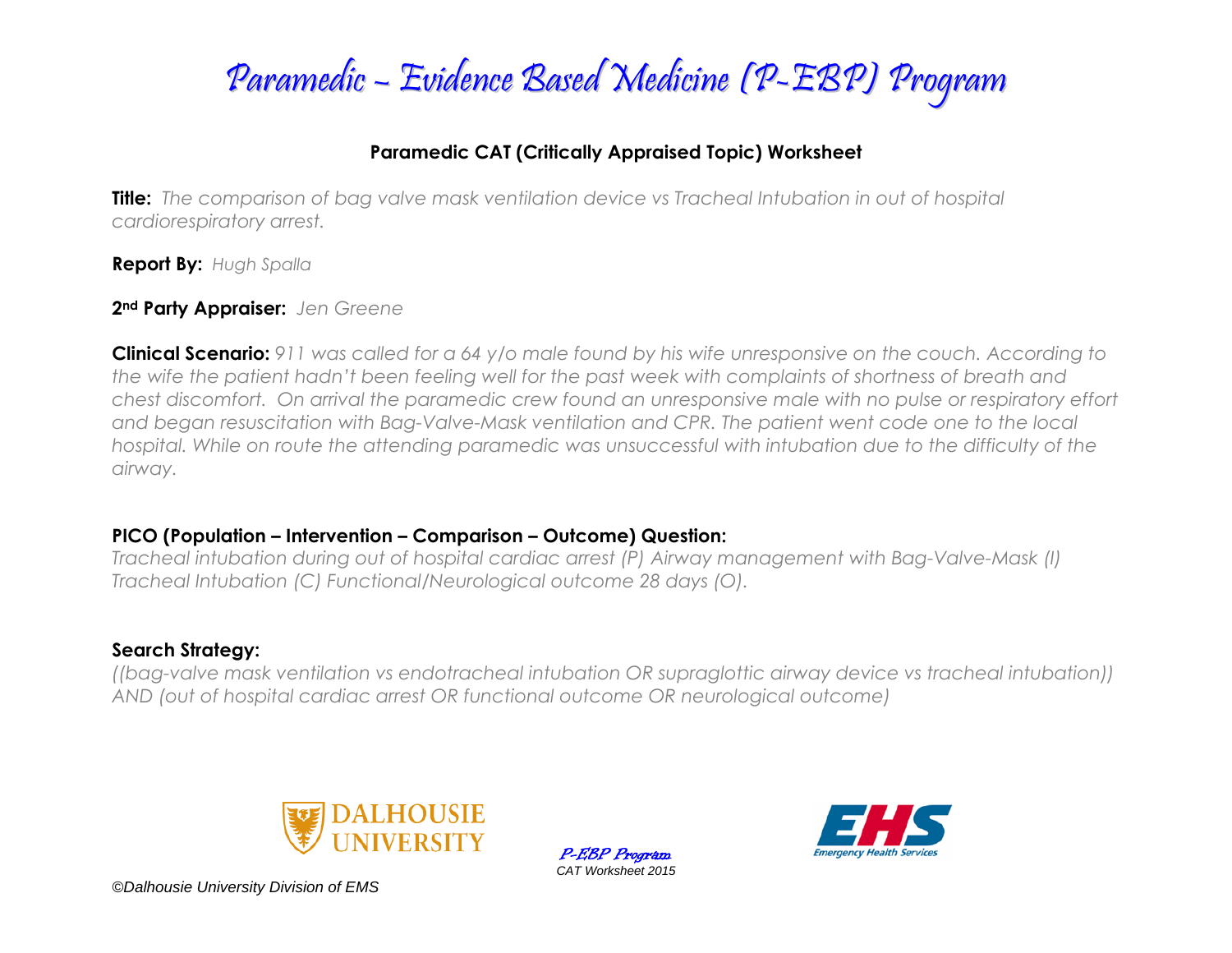# Paramedic – Evidence Based Medicine (P-EBP) Program

### **Search Outcome:**

*This search yielded 13 hits. Two trials were able to answer the PICO questions.*

### **Relevant Papers:**

| AUTHOR, DATE        | POPULATION:<br>SAMPLE                                 | <b>DESIGN (LOE)</b>                                          | <b>OUTCOMES</b>                                                                                                                                                                                                                                   | <b>RESULTS</b>                                               | STRENGTHS/<br>WEAKNESSES                                                                                                                                                           |
|---------------------|-------------------------------------------------------|--------------------------------------------------------------|---------------------------------------------------------------------------------------------------------------------------------------------------------------------------------------------------------------------------------------------------|--------------------------------------------------------------|------------------------------------------------------------------------------------------------------------------------------------------------------------------------------------|
|                     | <b>CHARACTERISTICS</b>                                |                                                              |                                                                                                                                                                                                                                                   |                                                              |                                                                                                                                                                                    |
| Jabre, 2018         | 2043 patients with out of<br>hospital cardiac arrest. | Multicenter<br>randomized clinical<br>trial. LOE: 1          | 2043 patients with a<br>favorable<br>neurological fution at<br>28 days was present in<br>4.3% in the bag-mask<br>group vs 4.2% in the<br>endotracheal<br>intubation group.                                                                        | 4.3% vs 4.2% with a P<br>value .90 with survival at<br>28 d. | $Strengths -$<br>Randomized trial.<br>Patient's<br>characteristics and<br>the process of<br>resuscitation were<br>well balanced<br>between the two<br>groups.<br>Weakness-         |
|                     |                                                       |                                                              |                                                                                                                                                                                                                                                   |                                                              | Difference between<br>age and history of<br>psychiatric disorder.                                                                                                                  |
| <b>Banger, 2018</b> | 9296 patients with out of<br>hospital cardiac arrest. | Multicenter, cluster<br>randomized clinical<br>trial. LOE: 1 | Primary outcome was<br>available for 9289 of<br>9296 patients. In the<br>supraglottic airway<br>device group 311 of<br>4882 (6.4%) had a<br>good outcome vs 300<br>of 4407 (6.8%) of<br>tracheal intubation<br>group adjusted risk<br>difference. | 6.4% vs 6.8% with a P<br>value .33 with good<br>outcome.     | Strengths -<br>Randomized trial.<br>Meaningful outcome.<br>Weakness-<br>Paramedics were<br>volunteers.<br>Two groups weren't<br>balanced.<br>Some crossover<br>between both groups |





*©Dalhousie University Division of EMS*

P-EBP Program *CAT Worksheet 2015*